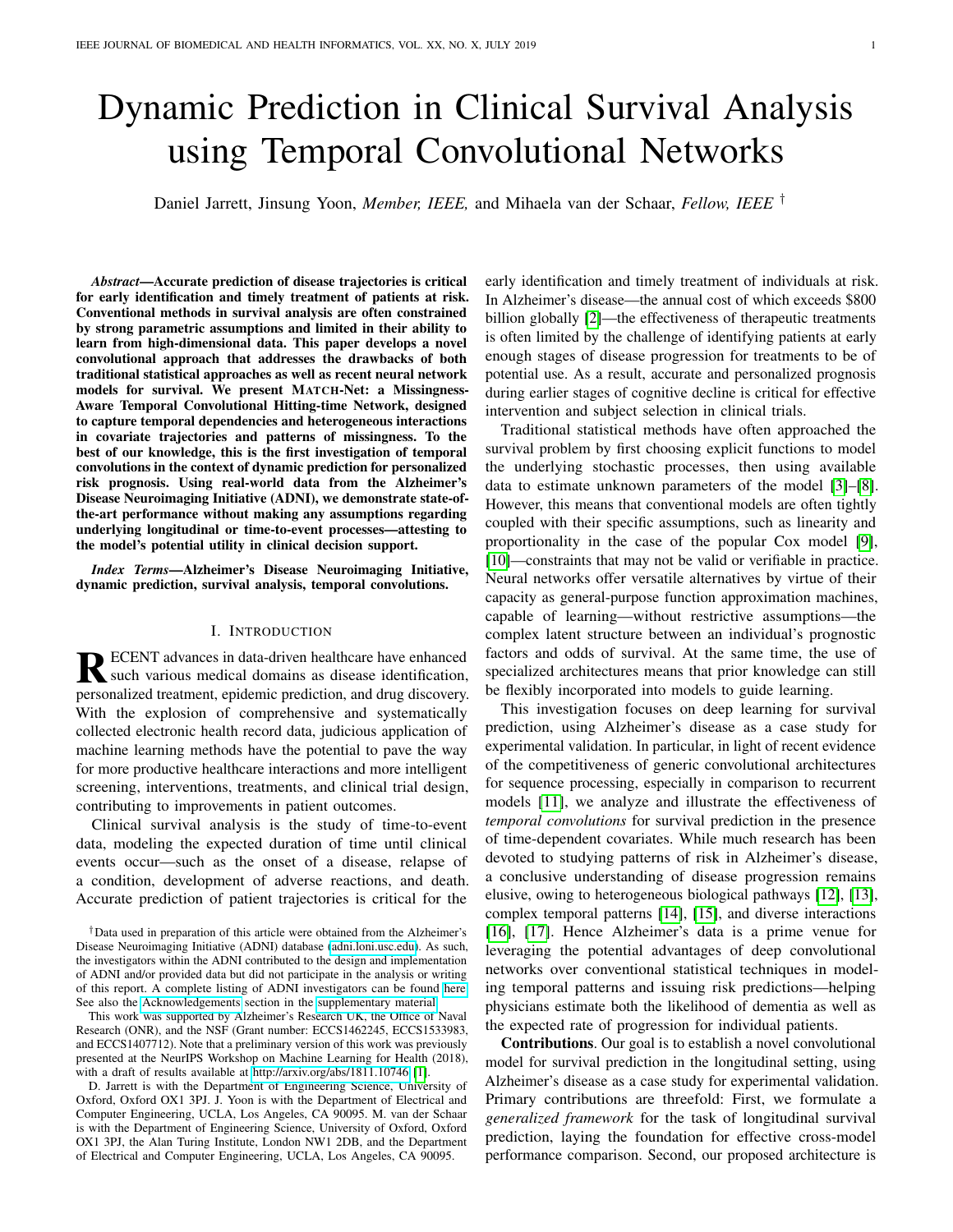uniquely designed to capitalize on longitudinal data to issue *dynamically updated* survival predictions, as well as accommodating potentially informative patterns of *data missingness*. Third, we propose a method to visualize influential variables for insight into the model's predictions, along with a medical application. Finally, we demonstrate state-of-the-art results in comparison with a comprehensive suite of benchmarks.

In what follows, Section [II](#page-1-0) analyzes recent work in deep learning for survival analysis, contextualizing the main contribution of our proposed method. Sections [III](#page-2-0) and [IV](#page-2-1) formalize the survival prediction task and provide a technical description of the MATCH-Net architecture. Sections [V](#page-4-0) and [VI](#page-5-0) put our proposal and novelties to the test via performance comparisons with a variety of statistical and deep learning benchmarks, demonstrating that our method achieves superior results on real-world Alzheimer's data. Finally, Sections [VII](#page-9-0) and [VIII](#page-10-13) conclude the study and illustrate a potential practical use case for MATCH-Net in the context of clinical decision support.

#### II. RELATED WORK

<span id="page-1-0"></span>The first study to investigate neural networks formally in the context of time-to-event analysis was done by [\[18\]](#page-10-14). By swapping out the linear functional in the standard Cox model for the topology of a hidden layer, their maximum-likelihood approach generalized the hazard function to accommodate nonlinear relationships with covariates, and was readily extendible to other models for censored data, such as [\[19\]](#page-10-15) and [\[20\]](#page-10-16). Specifically, the Cox model assumes that the effect of covariates x is to increase or decrease the hazard  $\lambda$  by a timeinvariant *proportionate* amount; thus the hazard is given by

$$
\lambda(t, \mathbf{x}) = \lambda_0(t) e^{\phi^\top \mathbf{x}} \tag{1}
$$

for some baseline hazard function  $\lambda_0(t)$ , where  $\phi$  is a vector of coefficients and  $t$  denotes time. Instead of assuming a strictly *linear* relationship  $\phi^{\top}$ **x**, the proposal in [\[18\]](#page-10-14) was to use neural networks to allow for a more flexible parameterization.

In 2016, [\[21\]](#page-10-17) were the first to apply modern techniques in deep learning to survival analysis, in particular without prior feature selection or domain expertise. While previous studies following [\[18\]](#page-10-14)'s model generally produced mixed results in relation to conventional statistical methods [\[22\]](#page-10-18), [\[23\]](#page-11-0), [\[21\]](#page-10-17) demonstrated comparable or superior performance through the use of multilayer perceptrons. Employing such modern techniques as stochastic gradient descent, weight decay, batch normalization, dropout, and gradient clipping, they illustrated the advantage of the nonlinear proportional hazards approach through real and synthetic datasets with both linear and nonlinear risks. Their model was successfully adapted to alternative forms of input, such as unstructured medical images [\[24\]](#page-11-1) and high throughput transcriptomics data [\[25\]](#page-11-2).

Instead of predicting the hazard function as an intermediate objective, [\[26\]](#page-11-3) first proposed—and [\[27\]](#page-11-4) further developed—an alternative approach to predict survival directly for grouped time intervals—that is, by formulating the problem in a manner more akin to multi-label classification. In 2017, [\[28\]](#page-11-5) combined the use of the Cox partial likelihood with the goal of predicting probabilities for pre-specified time intervals. Inspired

<span id="page-1-1"></span>TABLE I SUMMARY OF PRIMARY IMPROVEMENTS BY RELATED WORK USING NEURAL NETWORKS FOR SURVIVAL ANALYSIS

| Model               | Non- | Deep | Direct-to- Time-<br>Linearity Learning Probability Variance Prediction | Dynamic |
|---------------------|------|------|------------------------------------------------------------------------|---------|
| Faraggi et al. [18] |      |      |                                                                        |         |
| Katzman et al. [21] |      |      |                                                                        |         |
| Luck et al. [28]    |      |      |                                                                        |         |
| Lee et al. $[30]$   |      |      |                                                                        |         |
| <b>MATCH-Net</b>    |      |      |                                                                        |         |

Note that statistical methods have also been developed that relax the conditions of linearity and proportionality and enable dynamic predictions. The sliding landmarking [\[31\]](#page-11-7) and joint modeling [\[32\]](#page-11-8) approaches are the most popularly used techniques developed with these objectives. In Section [VI,](#page-5-0) we describe and include the performance of both approaches as benchmarks in our experiments.

by the work of [\[29\]](#page-11-9) on multi-task logistic regression models for survival, they generalized the idea to deep learning via multilayer perceptrons with a multi-task framework. However, all aforementioned models still maintained the limiting assumption that hazard ratios are time-invariant. In particular, [\[26\]](#page-11-3) explicitly constrained the weights between layers to safeguard the proportional hazards assumption; likewise, [\[28\]](#page-11-5) constrained the penultimate layer to consist of a single bottleneck neuron with linear activation for estimating the hazard—assumed to capture all task-relevant aspects of the input data.

Recently, [\[30\]](#page-11-6) proposed learning the distribution of survival times directly, making no assumptions regarding the underlying stochastic processes—in particular with respect to the timeinvariance of hazards. Specifically, they proposed dispensing entirely with relying on the relationship

$$
\mathbb{P}(T_{\text{surv}} > t) = e^{-\int_0^t \lambda(u) du} \tag{2}
$$

where  $T<sub>surv</sub>$  denotes the survival time. Instead, they opted to directly estimate the failure function  $F(t|\mathbf{x}) = 1 - \mathbb{P}(T_{\text{surv}} > t)$ , thereby dropping the proportionality assumption altogether. The end-to-end neural network parameterization of the failure function allowed smoothly handling the presence of competing risks, and demonstrated significant improvements over existing statistical, machine learning, and neural network survival models on multiple real and synthetic datasets. At the same time, all models so far had issued survival predictions using only information from a single time point; in the presence of panel data with time-dependent covariates, this approach may potentially give up valuable temporal information.

Within the context of Alzheimer's disease, [\[33\]](#page-11-10) studied the use of longitudinal medical image sequences for classifying stable and progressive patients. While their graph-based approach explicitly accounted for the temporal aspect of the input, their outputs were binary estimates with no temporal dimension. Specifically for modeling survival, [\[34\]](#page-11-11) investigated the use of recurrent neural networks in forecasting Alzheimer's disease trajectories with longitudinal data. By generalizing the joint modeling framework [\[32\]](#page-11-8) to deep learning, they demonstrated improvements over conventional methods. However, they explicitly relied on the exponential distribution (*i.e.* the hazard function  $\lambda_0(t)$  is assumed not to vary with time) for modeling survival, falling back on potentially restrictive assumptions.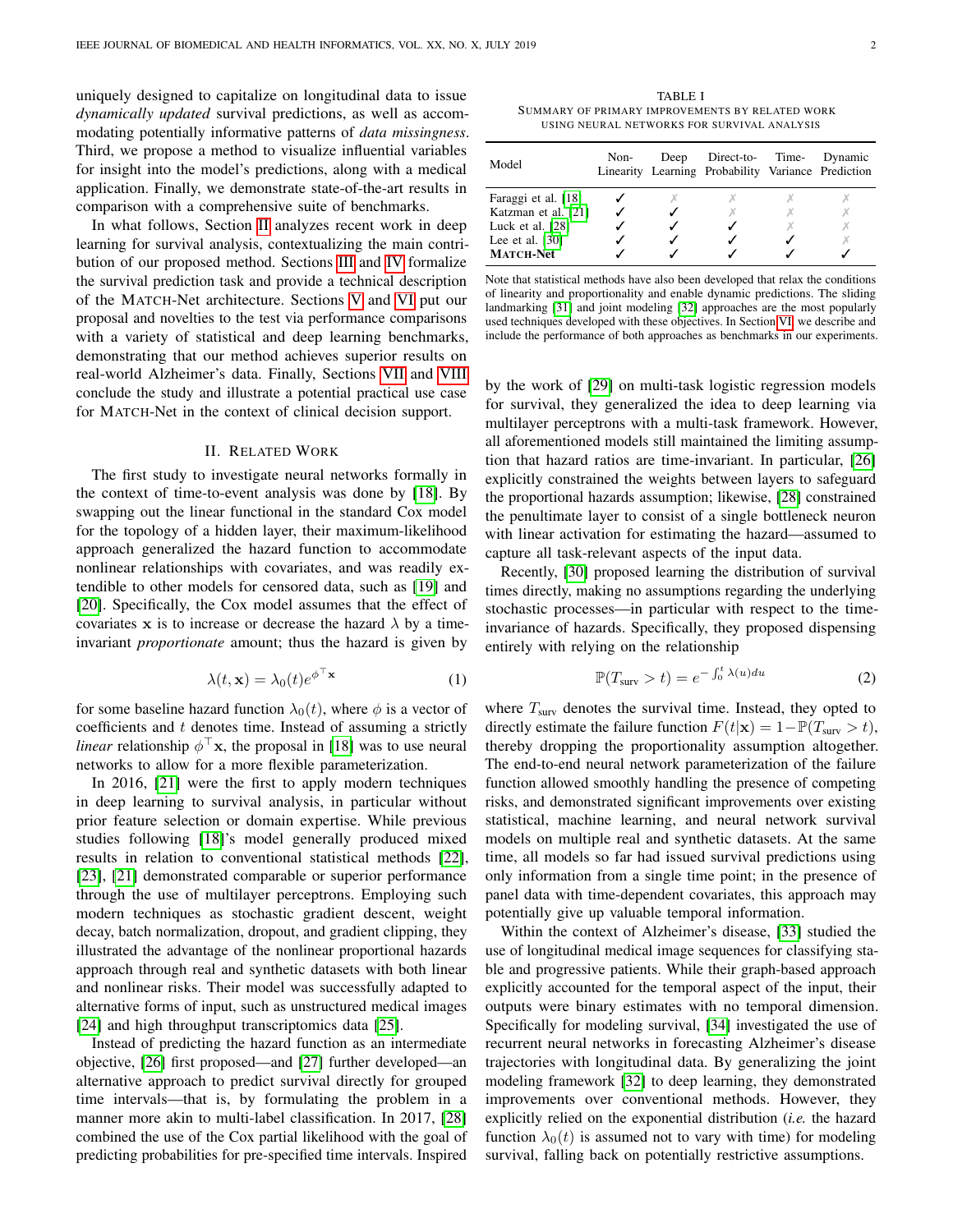Building on these developments, one of the main contributions of this study is the use of temporal convolutions for dynamic survival prediction. Importantly, this is done *without* making any assumptions whatsoever, leveraging the longitudinal aspect of inputs while allowing nonlinear associations between covariates and risks to evolve over time (see Table [I\)](#page-1-1).

Most recently, [\[35\]](#page-11-12) and [\[36\]](#page-11-13) both illustrate the advantages of deep learning over the Cox framework within the static setting, conducting applied analyses with prostate cancer and cervical cancer respectively. In the temporal setting, [\[37\]](#page-11-14) demonstrated the use of recurrent networks in predicting survival from irregularly sampled data for cystic fibrosis, paying specific attention to competing risks. For additional context, we refer the interested reader to a recent survey of statistical and machine learning methods applicable to survival analysis [\[38\]](#page-11-15).

Finally, there has recently been an increase in research specifically based on ADNI data. In the imaging domain, [\[39\]](#page-11-16) and [\[40\]](#page-11-17) develop novel methods for analyzing brain images for classifying disease states, while [\[41\]](#page-11-18) and [\[42\]](#page-11-19) demonstrate the benefit of transfer learning techniques in improving generative and discriminative performance using limited data. Focusing on the temporal dimension, [\[43\]](#page-11-20) predict cognitive test scores at multiple future time points using baseline MRI features, while [\[44\]](#page-11-21) and [\[45\]](#page-11-22) are more related to our work in using longitudinal biomarkers and cognitive test data to predict the probability of dementia within predefined periods. While these methods focus on the goal of binary classification accuracy at a fixed threshold, our interest lies in modeling the evolving survival curve itself by dynamically predicting the *probabilities* of failure as new information comes in at each time step.

#### III. PROBLEM FORMULATION

<span id="page-2-0"></span>Let there be N patients in a study, indexed  $i \in \{1, ..., N\}$ . Each patient is associated with a sequence of longitudinal observations, and time is treated as a discrete dimension. Each longitudinal data point therefore consists of the tuple  $(t, \mathbf{x}_{i,t}, s_{i,t})$ , where  $\mathbf{x}_{i,t}$  is the vector of observed covariates recorded at time step  $t$ , and  $s_{i,t}$  is the binary survival indicator corresponding to the event of interest, such as death or the diagnosis of a condition. Per convention in survival literature, we assume that the censoring of observations is not correlated with the eventual survival outcomes of patients [\[46\]](#page-11-23)–[\[49\]](#page-11-24).

For patient i, let random variable  $T_{i, \text{surv}}$  denote the time of event occurrence and  $T_{i,\text{cens}}$  denote the time of right-censoring; then the time of last measurement is the random variable  $T_i = \min\{T_{i,\text{surv}}, T_{i,\text{cens}}\}$ . In the context of survival, the event is observed for a maximum of only one time, after which no further observations are recorded; that is, by construction  $s_{i,t} = 1$  only where  $t = t_i$ . In addition, due to the rightcensoring of patient trajectories, final event occurrences may not always be observed; trajectories for such patients correspond to sequences  $\langle (t, \mathbf{x}_{i,t}, s_{i,t}) \rangle_{t=1}^{t_i}$  for which all values  $s_{i,t} = 0$ .

Now, let the complete longitudinal survival dataset be given by  $\{ \langle (t, \mathbf{x}_{i,t}, s_{i,t}) \rangle_{t=1}^{t_i} \}_{i=1}^N$ . Since our objective is to predict survival, we restrict our attention to input sequences in which the event of interest has not yet occurred (*i.e.* where  $s_{i,t} = 0$ for all  $t$  in the input sequence). After all, it is not particularly useful, for instance, to predict the future probability of death for a patient who has already died. Then we can define

$$
\mathbf{X}_{i,t,w} = \langle \mathbf{x}_{i,t'} \rangle_{t' \in T}
$$
  
where  $T = \{t' : t - w \le t' \le t\}$  (3)

to be the set of observations for patient  $i$  extending from time t into a width-w window of the past, where hyperparameter  $w$ depends on the model under consideration. Again, the survival indicators are implicit as  $s_{i,t} = 0$  for all t. Given longitudinal measurements in  $X_{i,t,w}$ , our task is to issue risk predictions corresponding to length- $\tau$  horizons into the future. Formally, given a *backward-looking* historical window  $(t - w, t]$ , we are interested in the failure function for *forward-looking* prediction intervals  $(t, t + \tau]$ ; that is, we want to estimate the probability

$$
F_i(t + \tau | t, w)
$$
  
=  $\mathbb{P}(T_{i, \text{surv}} \le t + \tau | T_{i, \text{surv}} > t, \mathbf{X}_{i, t, w})$  (4)

of event occurrence within each prediction interval. Naturally, the true distribution of survival times cannot be known on the basis of a finite dataset; our objective is therefore to obtain estimates of the true probability. In other words, we want to minimize  $\mathcal{L}(\hat{F}_i(t+\tau|\vec{t},w), s_{i,t+\tau})$  over estimates  $\hat{F}$ , where  $\mathcal{L}$ is some appropriate measure of loss in relation to the model's estimated failure function and the empirical distribution of survival times. Observe that parameterizing the width of the historical window results in a generalized framework. For instance, a Cox landmarking approach would typically utilize the most recent set of measurements; that is,  $w = 1$ . At the other end of the spectrum, recurrent network models may consume the entire history of measurements since the beginning; that is,  $w = t$ . As we shall see, the best performance is in fact obtained via a flexible intermediate approach—that is, by incorporating information from a sliding window of history, and allowing the optimal width of the window to be selected as a hyperparameter. See Section [IV-A](#page-3-0) for details of architecture, and see Appendix E in the [supplementary material](http://columbia.edu/~dkc2122/jbhi/supplementary.pdf) for a list of hyperparameters.

## IV. MATCH-NET

<span id="page-2-1"></span>We propose MATCH-Net: a Missingness-Aware Temporal Convolutional Hitting-time Network for survival prediction, innovating on current approaches in two main respects:

- Temporal Convolutions: Existing deep learning models issue prognoses on the basis of information from a single time point [\[18\]](#page-10-14)–[\[30\]](#page-11-6). With the increasing availability of longitudinal survival data, this approach discards potentially valuable information. We investigate the use of temporal convolutions in capturing explicit representations of covariate trajectories, in order to make full use of historical information in issuing dynamic predictions.
- **Informative Missingness:** Current survival methods rely on the common assumption that the timing and frequency of covariate measurements is uninformative [\[31\]](#page-11-7), [\[50\]](#page-11-25). By contrast, our model explicitly accounts for informative missingness by learning correlations between patterns of data missingness and disease progression.

Among other design choices, each innovation is a source of gain in performance; see Section [VI](#page-5-0) for a detailed account.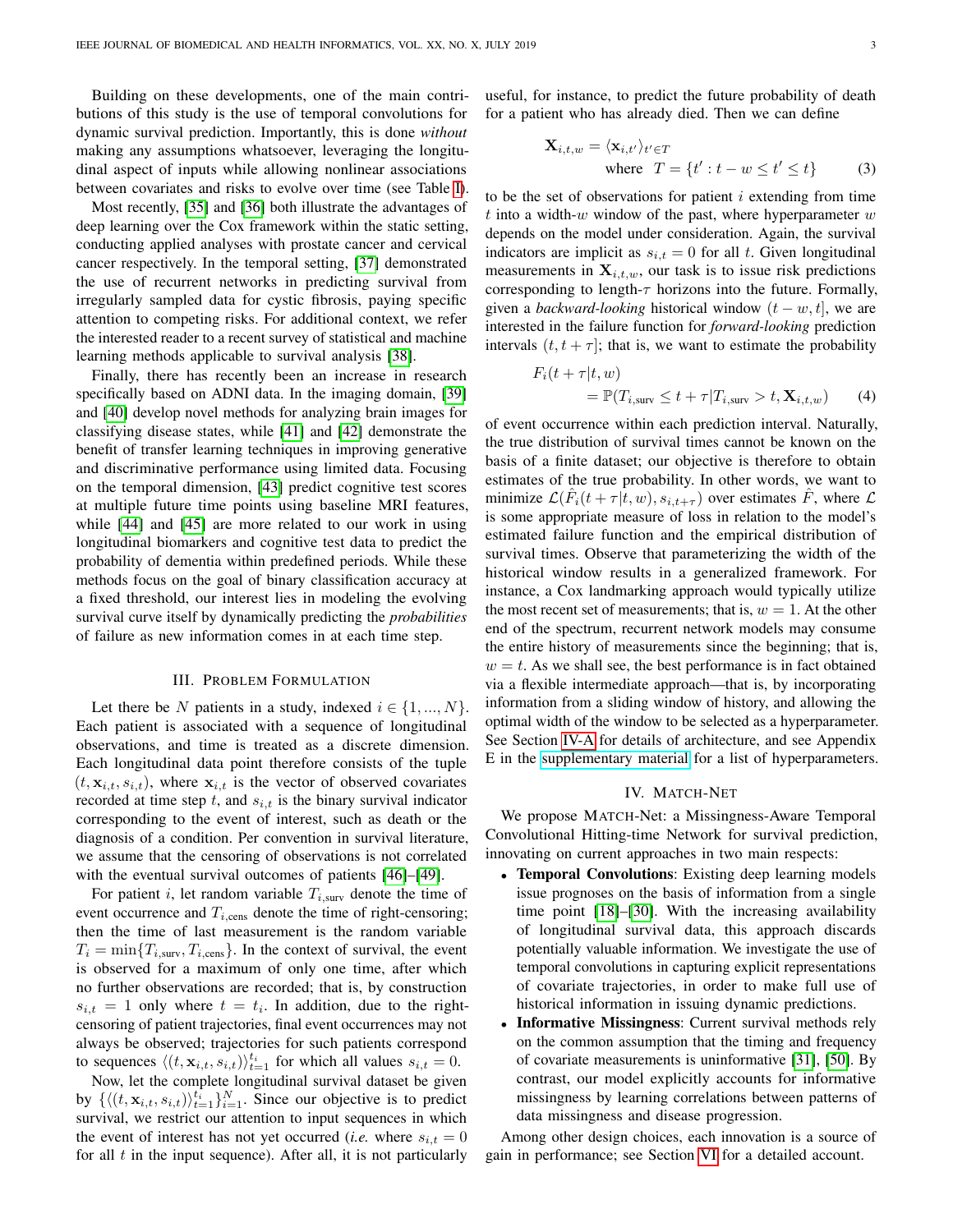

<span id="page-3-1"></span>Fig. 1. (a) Longitudinal survival data and the sliding-window input mechanism. In this example, as of time  $t = 7$ , MATCH-Net takes as input a width- $w = 5$ window of historical information (encompassing times  $t = 3$  through 7), and issues survival predictions for  $t = 8$  through 12 (that is, for  $\tau = 1$  through 5). As the input window slides forward through time, targets for survival predictions are similarly shifted forward. (b) The MATCH-Net architecture, shown here with  $\tau_{\text{max}} = 5$ . Input covariates and binary masks are processed by parallel convolutional streams, with filter activations from the auxiliary branch concatenated with the main branch after each layer. This is followed by fully-connected block that captures more global relationships between locally extracted features. The output block consists of a single fully-connected layer and softmax function that produces the output for each prediction horizon. (c) Illustration of a single temporal convolutional filter acting over an input window. Individual longitudinal features are represented as parallel channels within the sequence of inputs.

# <span id="page-3-0"></span>*A. Network Architecture*

MATCH-Net accepts as input a *sliding-window* of observed covariates  $X_{i,t,w}$ , as well as a corresponding binary mask of missing-value indicators  $\mathbf{Z}_{i,t,w}$  defined analogously,

$$
\mathbf{Z}_{i,t,w} = \langle \mathbf{z}_{i,t'} \rangle_{t' \in T}
$$
  
where  $T = \{t' : t - w \le t' \le t\}$  (5)

where  $z_{i,t}^d = 1$  if and only if  $x_{i,t}^d$  is missing, for any covariate  $d$ . Figure [1\(](#page-3-1)a) illustrates the longitudinal context within which MATCH-Net operates, as well as the network's prediction targets in association with the sliding window mechanism.

Figure [1\(](#page-3-1)b) shows the core MATCH-Net architecture. Starting from the base of the network, the convolutional block first learns representations of longitudinal covariate trajectories by extracting local features from temporal patterns in the data. Indicator masks are processed in a parallel stream, and filter activations from the auxiliary branch are concatenated with those in the main branch after each layer. The fullyconnected block then captures more global relationships by combining local information extracted from the convolutional block. ReLUs are used for nonlinear activation after each layer, followed by MC dropout [\[51\]](#page-11-26). Finally, employing the multi-task approach of [\[28\]](#page-11-5), [\[30\]](#page-11-6), each prediction task in the output block is associated with a single fully-connected layer followed by the softmax function, producing the array of failure estimates

$$
\hat{\mathbf{y}}_{i,t} = [\hat{F}_i(t+1|t,w), ..., \hat{F}_i(t+\tau_{\text{max}}|t,w)] \tag{6}
$$

for pre-specified prediction intervals, where  $\tau_{\text{max}}$  is the maximal prediction horizon desired; the sequence  $\hat{\mathbf{y}}_{i,t}$  traces out the survival curve for patient  $i$  conditioned on survival until  $t$ .

This *convolutional dual-stream* architecture explicitly captures representations of temporal dependencies within each stream, as well as between covariate trajectories and missingness patterns in association with disease progression. This accounts for the potential informativeness of both *irregular* sampling (*i.e.* the intervals between consecutive clinical visits and measurements may vary) as well as *asynchronous* sampling (*i.e.* not all features are measured at the same time or at the same frequency) [\[52\]](#page-11-27), [\[53\]](#page-11-28); for instance, a patient suspected of exhibiting progressive cognitive impairment might be more likely to be scheduled more frequent visits by the clinician for the purposes of repeated lab measurements and cognitive tests. In addition, the dual-stream architecture also encourages the network to distinguish between actual measurements and imputed values, thereby reducing its sensitivity to the specific imputation method chosen. Finally, since we expect the indicator tensors to contain less information than the covariate measurements themselves, the parallel-stream design—as opposed to simply encoding missingness via additional dummy feature channels—allows us to restrict the capacity of the auxiliary path by reducing the relative number of filters.

#### *B. Loss Function*

Let  $\theta$  denote the set of trainable parameters that characterize the survival network. Then the negative log-likelihood of a single empirical result  $s_{i,t+\tau}$  and model estimate  $\hat{F}_i(t+\tau|t,w)$ in association with some input window  $X_{i,t,w}$  is given by

$$
\mathcal{L}_{i,t,\tau}(\boldsymbol{\theta}) = -[s_{i,t+\tau} \log \hat{F}_i(t+\tau|t,w) +(1-s_{i,t+\tau}) \log(1-\hat{F}_i(t+\tau|t,w))]
$$
(7)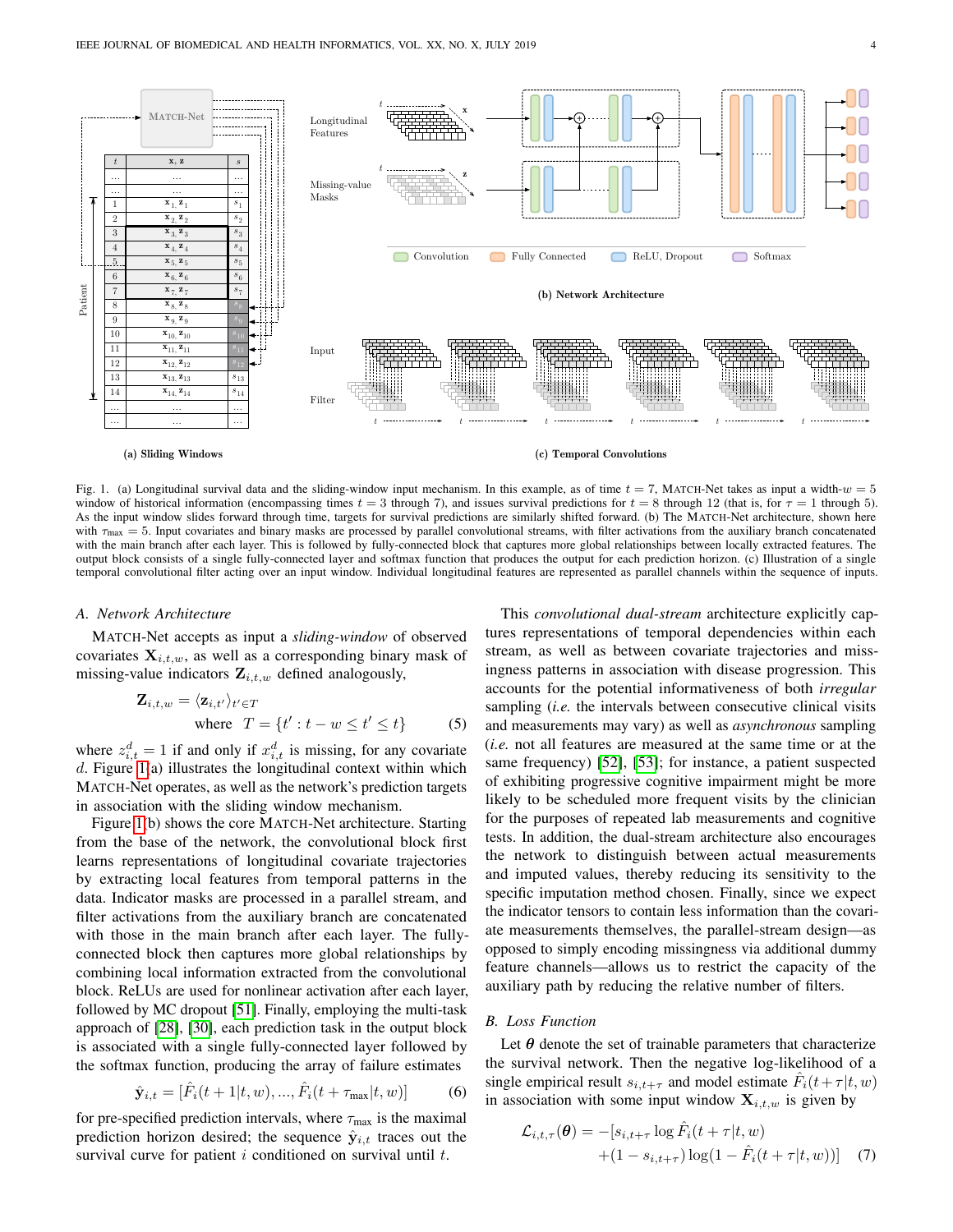The total loss function is then computed to simultaneously take into account the quality of survival predictions for all desired prediction horizons  $\tau$ , for all times t available along each patient's recorded longitudinal trajectory, and for all patients  $i \in \{1, ..., N\}$  present in the survival dataset:

$$
\mathcal{L}(\boldsymbol{\theta}) = \eta \cdot \sum_{i=1}^{N} \sum_{j=1}^{t_i} \sum_{k=1}^{\tau_i} \alpha(i, j, k) \cdot \mathcal{L}_{i, j, k}
$$
  
where 
$$
\eta = \frac{1}{\sum_{i=1}^{N} \sum_{j=1}^{t_i} \tau_i}
$$
 (8)

where  $\tau_i = \min\{t_i - t, \tau_{\text{max}}\}\)$  accounts for failure and rightcensoring occurring prior to  $t + \tau_{\text{max}}$ . This is a natural generalization of the log-likelihood à la [\[26\]](#page-11-3) to accommodate longitudinal survival. The weight function  $\alpha(i, t, \tau)$  allows trading off the relative importance of different patients, time steps, and prediction horizons. First, this allows us to standardize patient contributions by setting  $\alpha(i, t, \tau) \propto 1/t_i$ , thereby counteracting the automatic bias against patients with shorter durations to failure or censoring. Second and more importantly in the context of heavily imbalanced classes, this allows up-weighting positive training instances—that is, input windows that correspond to eventual failure. Finally, any convex combination of losses across prediction horizons will be valid; here we simply take the unweighted sum across intervals.

### *C. Training Procedure*

Training begins with the tuple of input data  $\{\langle \mathbf{X}_{i,t,w} \rangle_{t=1}^{t_i} \}_{i=1}^N$ and  $\{\langle \mathbf{Z}_{i,t,w} \rangle_{t=1}^{\bar{t}_i} \}_{i=1}^N$ , and terminates with a set of calibrated network weights  $\theta$ . The network is trained until convergence, up to a maximum of 50 epochs. As described in Section [VI,](#page-5-0) performance will be evaluated on the basis of the area under the receiver operating characteristic curve (AUROC), as well as the area under the precision-recall curve (AUPRC), and both metrics are computed as functions of the prediction horizon  $\tau$ . Analogous to our definition for the total loss, the convergence metric is defined as the following weighted sum of performance scores across all prediction tasks (coefficients  $\beta(\tau)$ ,  $\gamma(\tau)$  optionally allow trading off the relative importance between the two measures and different horizons):

$$
\mathcal{C} = \sum_{k=1}^{\tau_{\text{max}}} (\beta(k) \cdot \text{AUROC}_k + \gamma(k) \cdot \text{AUPRC}_k)
$$
(9)

In this investigation, we simply take the unweighted sum across both dimensions, although any convex combination would be valid. Empirically, results are not meaningfully improved by favoring one metric over another. Validation performance is computed every 10 iterations. For early stopping, validation scores serve as proxies for the generalization error. See Appendix A in the [supplementary material](http://columbia.edu/~dkc2122/jbhi/supplementary.pdf) for detailed pseudocode of the MATCH-Net training algorithm.

In addition, current approaches such as [\[21\]](#page-10-17), [\[30\]](#page-11-6) take the default option of using weight decay regularization. In the presence of high-dimensional feature spaces, we employ elastic net regularization [\[54\]](#page-11-29) to additionally leverage the feature selection effect of sparse coefficients. Formally, we compute the overall penalty as a convex combination of the  $L_1$  and  $L_2$ penalties from the lasso and ridge regularizers; that is,

$$
\mathcal{R} = \rho \cdot \mathcal{R}_{\text{lasso}} + (1 - \rho) \cdot \mathcal{R}_{\text{ridge}} \tag{10}
$$

where  $\rho \in [0, 1]$  is treated as a model hyperparameter.

## V. DATASET

<span id="page-4-0"></span>The Alzheimer's Disease Neuroimaging Initiative (ADNI) study data is a longitudinal survival dataset of per-visit measurements for 1,737 patients [\[2\]](#page-10-1). The data tracks disease progression through clinical measurements at  $1/2$ -year intervals, including quantitative biomarkers, cognitive tests, risk factors, as well as clinician diagnoses of patients' disease status. Our objective is to predict the *first stable diagnosis* of Alzheimer's disease for each patient. Further information on the study data can be found at [https://tadpole.grand-challenge.org/Data/.](https://tadpole.grand-challenge.org/Data/)

#### <span id="page-4-1"></span>*A. Details on Dataset*

We are interested in the disease status for each patient at any given time. A clinical diagnosis is recorded at each patient's visit, and consists of two attributes. First, each diagnosis may be either stable or transitive. The former consists of stable diagnoses of normal brain functioning (NL), mild cognitive impairment (MCI), or Alzheimer's disease (AD), and the latter consists of diagnoses indicating transitions between these categories, which may take the form of either conversions or reversions. Conversions indicate probable forward progression in the disease trajectory, and reversions indicate probable regression back towards an earlier stage of the disease.

Patients are observed to remain in stable or transition states for various durations. The average patient who receives a transition diagnosis is observed to persist in that state for one year, while some patients do not exit this state until almost 5 years have elapsed. Patients who receive a transition diagnosis may not actually receive a subsequent stable diagnosis; in fact, less than half of the transition diagnoses for dementia were confirmed by a stable diagnosis at the next time step, and almost one quarter are never followed by a stable diagnosis at any point until eventual right-censoring. In addition, patients often actually undergo reversion transitions back towards earlier stages of the disease; in fact, over 5% of the study population receive reversion diagnoses at some point in time.

<span id="page-4-2"></span>Event labels are defined as positive upon the first occurrence of stable diagnosis of Alzheimer's disease. Given the preliminary nature of transition diagnoses observed, we adopt the more conservative approach of relying on stable diagnoses to alleviate the problem of noisy labels. Note that this generates a far smaller number of positive training instances, resulting in a more difficult analysis. At the same time, it translates into a more clinically relevant prediction task that more faithfully models the underlying disease process, instead of simply learning any patterns of misdiagnosis present. The overall per-patient failure rate is 14% (243 patients out of the total 1,737 are eventually receive a stable diagnosis of Alzheimer's disease). However, given the online nature of the sliding window mechanism in training and testing, the effective fraction of observations with positive event labels for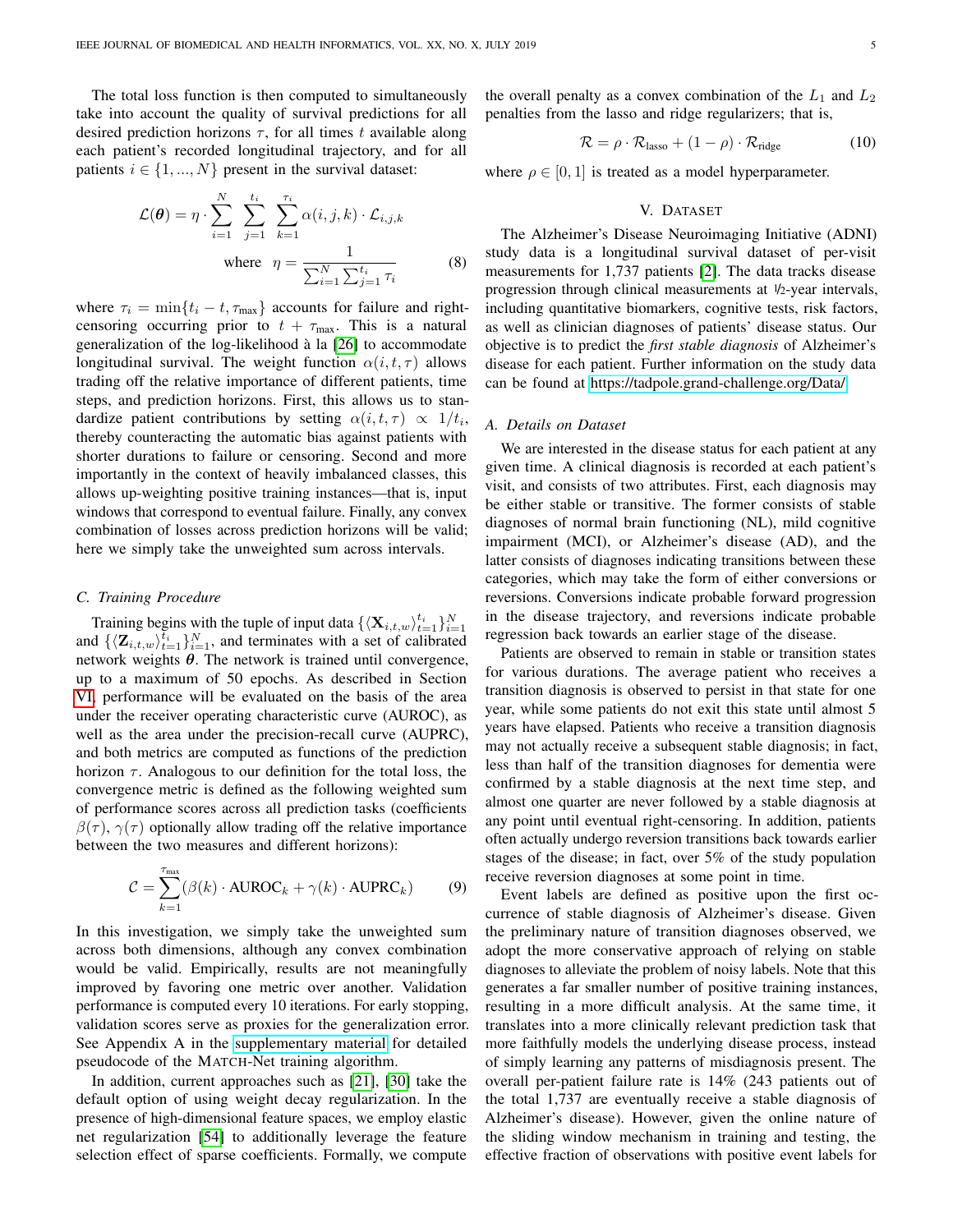<span id="page-5-1"></span>

|                  |                         | Type        | Min           | Max           | Mean         | S.D.          | Missing |
|------------------|-------------------------|-------------|---------------|---------------|--------------|---------------|---------|
| Event            | Diagnosis of AD         | Categorical |               |               |              |               | 30.1%   |
| <b>Static</b>    | Age                     | Numeric     | $5.44E + 01$  | $9.14E + 01$  | 7.38E+01     | $7.20E + 00$  | 0.0%    |
|                  | APOE4 (Risk)            | Numeric     | $0.00E + 00$  | $2.00E + 00$  | 5.37E-01     | 6.56E-01      | 0.1%    |
|                  | Education Level         | Numeric     | $4.00E + 00$  | $2.00E + 01$  | $1.59E + 01$ | $2.86E + 00$  | $0.0\%$ |
|                  | Ethnicity               | Categorical |               |               |              |               | 0.0%    |
|                  | Gender                  | Categorical |               |               |              |               | 0.0%    |
|                  | <b>Marital Status</b>   | Categorical |               |               |              |               | 0.0%    |
|                  | Race                    | Categorical |               |               |              |               | 0.0%    |
| <b>Biomarker</b> | Entorhinal              | Numeric     | $1.04E + 03$  | $6.71E + 0.3$ | $3.44E + 03$ | $8.12E + 02$  | 49.2%   |
|                  | Fusiform                | Numeric     | $7.74E + 03$  | $3.00E + 04$  | $1.71E + 04$ | $2.82E + 03$  | 49.2%   |
|                  | <b>Hippocampus</b>      | Numeric     | $2.22E + 03$  | $1.12E + 04$  | $6.68E + 03$ | $1.24E + 03$  | 46.6%   |
|                  | Intracranial            | Numeric     | $2.92E+02$    | $2.11E + 06$  | $1.53E + 06$ | $1.66E + 0.5$ | 37.6%   |
|                  | Mid Temp                | Numeric     | $8.04E + 03$  | $3.22E + 04$  | $1.92E + 04$ | $3.14E + 03$  | 49.2%   |
|                  | Ventricles              | Numeric     | $5.65E + 03$  | $1.63E + 0.5$ | $4.21E + 04$ | $2.33E + 04$  | 41.6%   |
|                  | Whole Brain             | Numeric     | $6.49E + 05$  | $1.49E + 06$  | $1.01E + 06$ | $1.12E + 0.5$ | 39.7%   |
| Cognitive        | ADAS (11-item)          | Numeric     | $0.00E + 00$  | $7.00E + 01$  | $1.14E + 01$ | $8.63E + 00$  | 30.1%   |
|                  | ADAS (13-item)          | Numeric     | $0.00E + 00$  | 8.50E+01      | $1.75E + 01$ | $1.17E + 01$  | 30.7%   |
|                  | CRD Sum of Boxes        | Numeric     | $0.00E + 00$  | $1.80E + 01$  | $2.17E + 00$ | $2.81E + 00$  | 29.7%   |
|                  | Mini Mental State       | Numeric     | $0.00E + 00$  | $3.00E + 01$  | $2.66E + 01$ | $3.95E + 00$  | 29.9%   |
|                  | <b>RAVLT</b> Forgetting | Numeric     | $-1.20E + 01$ | $1.50E + 01$  | $4.23E + 00$ | $2.53E + 00$  | 30.9%   |
|                  | <b>RAVLT</b> Immediate  | Numeric     | $0.00E + 00$  | 7.50E+01      | $3.45E + 01$ | $1.36E + 01$  | 30.7%   |
|                  | <b>RAVLT</b> Learning   | Numeric     | $-5.00E + 00$ | $1.40E + 01$  | $4.03E + 00$ | $2.81E + 00$  | 30.7%   |
|                  | <b>RAVLT</b> Percent    | Numeric     | $-5.00E + 02$ | $1.00E + 02$  | $5.97E + 01$ | 3.84E+01      | 31.4%   |

TABLE II SUMMARY AND DESCRIPTION OF VARIABLES USED IN ADNI DATASET.

any prediction horizon is around 2%—by construction, only the final instances out of each patient's collection of observations is positive. Finally, note that left-truncated patients (20%) are omitted from the analysis, since survival cannot be defined for patients who are already registered positive at baseline.

## *B. Data Preparation*

Since the ADNI dataset is an amalgamation of data from multiple related studies, most features are sparsely populated. Features with less than half of the entries missing are retained, leaving 18 numeric and 4 categorical features (see Table [II\)](#page-5-1); the latter are represented by one-hot encoding, resulting in 16 binary features. Consistent with existing Alzheimer's studies, patients are aligned according to time elapsed since baseline measurements [\[55\]](#page-11-30)–[\[57\]](#page-11-31). Timestamps are discretized by mapping onto an axis with a fixed resolution of  $1/2$ -year intervals; where multiple measurements qualify for the same destination, the most recent measurement per feature takes precedence. Since original measurements were already made at roughly <sup>1</sup>/2-year intervals, we observe that the average absolute deviation between original and final timestamps amounts to an insignificant 4 days (*i.e.* less than 2% of each interval).

Where measurements are missing, values are reconstructed using zero-order hold interpolation. In addition, due to the fixed-width nature of the sliding window, the input tensor  $\mathbf{X}_{i,t,w}$  for initial prediction times  $t < w$  correspond to lefttruncated information  $t - w < 0$ ; feature values are therefore similarly extrapolated backwards with constant values for all intervals of the form  $[-w, 0]$ . Note that regardless of the imputation mechanism, information on original patterns of missingness—due to truncation, irregular sampling, and asynchronous sampling alike [\[52\]](#page-11-27), [\[53\]](#page-11-28)—is preserved in the missing-value mask  $\mathbf{Z}_{i,t,w}$  provided in parallel to the network. Finally, to improve numerical conditioning, features for all patients and time steps are normalized with their empirical means and standard deviations from the training set data.

## <span id="page-5-2"></span>*C. Class Imbalance*

Recent work on deep learning for survival have largely performed experiments on relatively balanced data [\[21\]](#page-10-17), [\[28\]](#page-11-5), [\[30\]](#page-11-6). In stark contrast, as noted in Section [V-A](#page-4-1) the ADNI data is characterized by an imbalance of 2%, posing substantive practical challenges for training and optimization [\[58\]](#page-11-32)–[\[60\]](#page-11-33). In this study, we employ two techniques to counteract class imbalance. First, oversampling has been shown—especially in the context of convolutional architectures—to be more consistently effective than alternative methods, especially with binary class labels [\[61\]](#page-11-34). At the same time, it is known to potentially result in overfitting [\[62\]](#page-11-35). In this investigation, oversampling is applied to achieve a target ratio of positive to negative observations, with the ratio is treated as a model hyperparameter. Second, we employ label-forwarding to passively increase the frequency of positive event labels seen during training; that is, positive labels for any horizon  $(t, t + \tau)$  are propagated forwards to all subsuming intervals  $(t, t + \tau + k]$ , for any positive integer k.

## VI. EXPERIMENTS

<span id="page-5-0"></span>To form a comprehensive basis for performance evaluation, we compare MATCH-Net against both traditional longitudinal methods in survival analysis, as well as an assortment of deep learning approaches—including those employed in the most recent studies. The former includes the Cox landmarking and joint modeling approaches, and the latter includes multilayer perceptrons and recurrent neural network models. As we shall see in Section [VI-D,](#page-7-0) this allows us to examine the incremental gains in performance due to various design choices.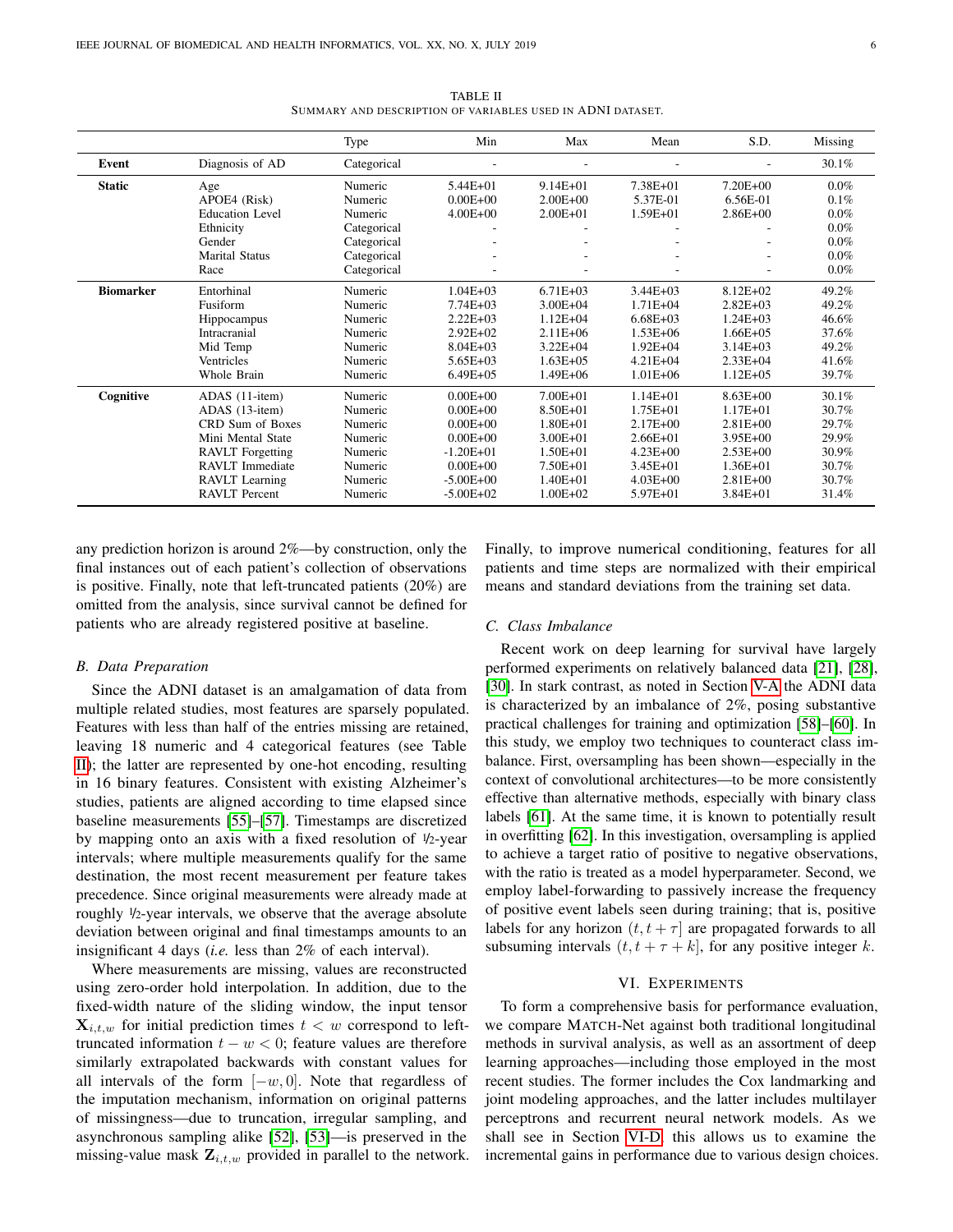TABLE III CROSS VALIDATION PERFORMANCE FOR MATCH-NET AND BENCHMARKS (BOLD VALUES INDICATE BEST PERFORMANCE) FOR  $\tau_{\text{MAX}} = 5$ 

<span id="page-6-0"></span>

|              | $\tau$ | MATCH-Net | <b>SW-TCN</b> | <b>SW-MLP</b> | WaveNet <sup>†</sup> | <b>FCN</b> | D-Atlas | <b>RNN</b> | <b>MLP</b> | JM       | LM       |
|--------------|--------|-----------|---------------|---------------|----------------------|------------|---------|------------|------------|----------|----------|
| <b>AUPRC</b> |        | 0.594     | 0.580         | 0.500         | 0.551                | 0.536      | 0.517   | $0.464*$   | $0.469*$   | $0.473*$ | $0.469*$ |
|              | 2      | 0.513     | 0.505         | 0.447         | 0.476                | 0.453      | 0.423   | $0.410*$   | 0.435      | $0.415*$ | $0.412*$ |
|              | 3      | 0.373     | 0.367         | 0.354         | 0.363                | 0.357      | 0.364   | 0.340      | 0.340      | 0.319    | 0.325    |
|              | 4      | 0.390     | 0.380         | 0.364         | 0.379                | 0.375      | 0.352   | 0.355      | 0.359      | 0.362    | 0.367    |
|              |        | 0.384     | 0.381         | 0.371         | 0.374                | 0.365      | 0.360   | 0.365      | 0.356      | 0.366    | 0.363    |
| <b>AUROC</b> |        | 0.962     | 0.961         | 0.959         | 0.959                | 0.954      | 0.959   | $0.949*$   | $0.948*$   | $0.913*$ | $0.909*$ |
|              | 2      | 0.942     | 0.941         | 0.932         | 0.939                | 0.930      | 0.929   | 0.930      | 0.930      | $0.917*$ | $0.914*$ |
|              | 3      | 0.902     | 0.902         | 0.897         | 0.902                | 0.895      | 0.892   | 0.891      | 0.890      | 0.881    | 0.878    |
|              | 4      | 0.909     | 0.908         | 0.904         | 0.908                | 0.903      | 0.896   | 0.901      | 0.895      | 0.894    | 0.890    |
|              | 5      | 0.886     | 0.884         | 0.881         | 0.888                | 0.883      | 0.884   | 0.883      | 0.874      | 0.883    | 0.878    |

*Left to right:* Our proposed model (MATCH-Net) as well as its sliding window precursors, including sliding-window temporal convolutional networks (SW-TCN) and sliding-window multilayer perceptrons (SW-MLP). Performance benchmarks include generic adaptations of sequence models WaveNet (WaveNet<sup>†</sup>) and fully-convolutional networks (FCN) for the task of survival prediction, Disease Atlas (D-Atlas), recurrent networks (RNN), static multilayer perceptrons (MLP), as well as traditional survival methods including joint models (JM) and landmarking (LM). Under the RNN category, we experiment with vanilla RNNs, as well as models using either GRUs or LSTMs; due to the similarity of their underlying architectures, we only report results for the best-performing RNN specimen (which in this case is the vanilla RNN). The two-sample *t*-test for difference of means is conducted on the cross-validations results. Asterisks next to benchmark results indicate a statistically significant difference (p-value < 0.05) relative to the MATCH-Net result. A detailed breakdown of gains is found in Table [V.](#page-7-1)

<span id="page-6-1"></span>TABLE IV PROPORTION OF RUNS (OUT OF TOTAL 25) WHERE MATCH-NET GIVES SUPERIOR RESULTS RELATIVE TO ALTERNATIVE ARCHITECTURES

|              | $\tau$         | <b>SW-TCN</b> | <b>SW-MLP</b> | WaveNet <sup>†</sup> | <b>FCN</b> | D-Atlas |
|--------------|----------------|---------------|---------------|----------------------|------------|---------|
| AUPRC        | 1              | 68%           | 100%          | 80%                  | 88%        | 100%    |
|              | 2              | 76%           | 100%          | 92%                  | 100%       | 100%    |
|              | 3              | 84%           | 92%           | 88%                  | 52%        | 100%    |
|              | 4              | 80%           | 84%           | 64%                  | 40%        | 100%    |
|              | 5              | 52%           | 76%           | 76%                  | 68%        | 100%    |
| <b>AUROC</b> |                | 84%           | 100%          | 84%                  | 96%        | 100%    |
|              | $\overline{c}$ | 68%           | 100%          | 68%                  | 84%        | 100%    |
|              | 3              | 68%           | 84%           | 44%                  | 40%        | 92%     |
|              | 4              | 64%           | 84%           | 76%                  | 44%        | 100%    |
|              | 5              | 56%           | 72%           | 20%                  | 52%        | 80%     |

Performance is evaluated on the basis of AUROC and AUPRC, both computed with respect to each prediction horizon  $\tau$ .

All benchmarks are structured to perform the same prediction tasks as MATCH-Net. For strict comparability, all deep learning models are optimized on the basis of the same loss function and regularization techniques, with training guided by identical convergence mechanisms and pipeline decisions such as oversampling and label forwarding. This allows us to subsequently isolate the gains from novelties in MATCH-Net.

#### *A. Benchmarks*

Cox Landmarking. To account for time-dependent covariates, we use the entry-exit implementation of the Cox model [\[63\]](#page-11-36) and create separate records for each interval between measurements. In addition, we use the sliding landmarking approach to compute dynamic predictions of survival—that is, by basing predictions after each time step on information of all patients still alive just prior to that time [\[31\]](#page-11-7). Optimal groupings for the sequence of regression models are determined by exhaustive search in <sup>1</sup>/2-year increments. Preliminary featureselection is performed by stepwise regression using [\[64\]](#page-11-37). Consistent with literature, the time dimension is defined in terms of years since initial follow-up [\[34\]](#page-11-11), [\[55\]](#page-11-30)–[\[57\]](#page-11-31).

Joint Modeling. Joint models have been shown to offer potential advantages in precision, especially by accounting

for measurement error [\[65\]](#page-11-38). We adopt the common two-stage method described in [\[66\]](#page-11-39). First, linear mixed effects models are fit for longitudinal response variables (cubic B-splines are also considered); second, Cox models are fit as above, but using the mean estimates from the longitudinal sub-models. Given the predictive value of cognitive scores for the transition to Alzheimer's disease [\[67\]](#page-11-40), candidates for response variables are chosen among the various test scores. As before, significant variables are first identified with [\[64\]](#page-11-37); the final set of responses is obtained by searching for the optimal combination.

Multilayer Perceptrons. First, we consider the performance of static multilayer perceptrons in the manner of [\[30\]](#page-11-6)—that is, using only a single set of covariate values from the most recently available measurements. Second, we also consider the performance of dynamic models—that is, using a sliding window of history as input to the network, with a flattening operation prior to the first fully-connected layer.

Recurrent Architectures. First, we evaluate the performance of vanilla recurrent networks with sequence-to-vector architectures, where final states feed into a softmax output layers for survival predictions. In addition, the space of architectures searched over includes GRU and LSTM models. Furthermore, we compare against the exponentially parameterized joint modeling recurrent architecture Disease Atlas in [\[34\]](#page-11-11).

Convolutional Sequence Models. Finally, as additional points for comparison, we consider generic sequence models with convolutional architectures. While not originally designed for use in survival analysis, we implement adaptations of fully-convolutional networks [\[68\]](#page-11-41) and WaveNet [\[69\]](#page-11-42) to enable survival prediction. For the latter, this importantly involves the manual addition of a fully-connected block on top of the causal convolutional residual-block layers in order to provide adequate longitudinal context for issuing risk predictions.

## <span id="page-6-2"></span>*B. Experimental Setup*

For all neural network models, hyperparameter optimization is carried out via 100 iterations of random search (see Appendix E in the [supplementary material](http://columbia.edu/~dkc2122/jbhi/supplementary.pdf) for a full list of hyperparameters and their selection ranges). Training loss is only computed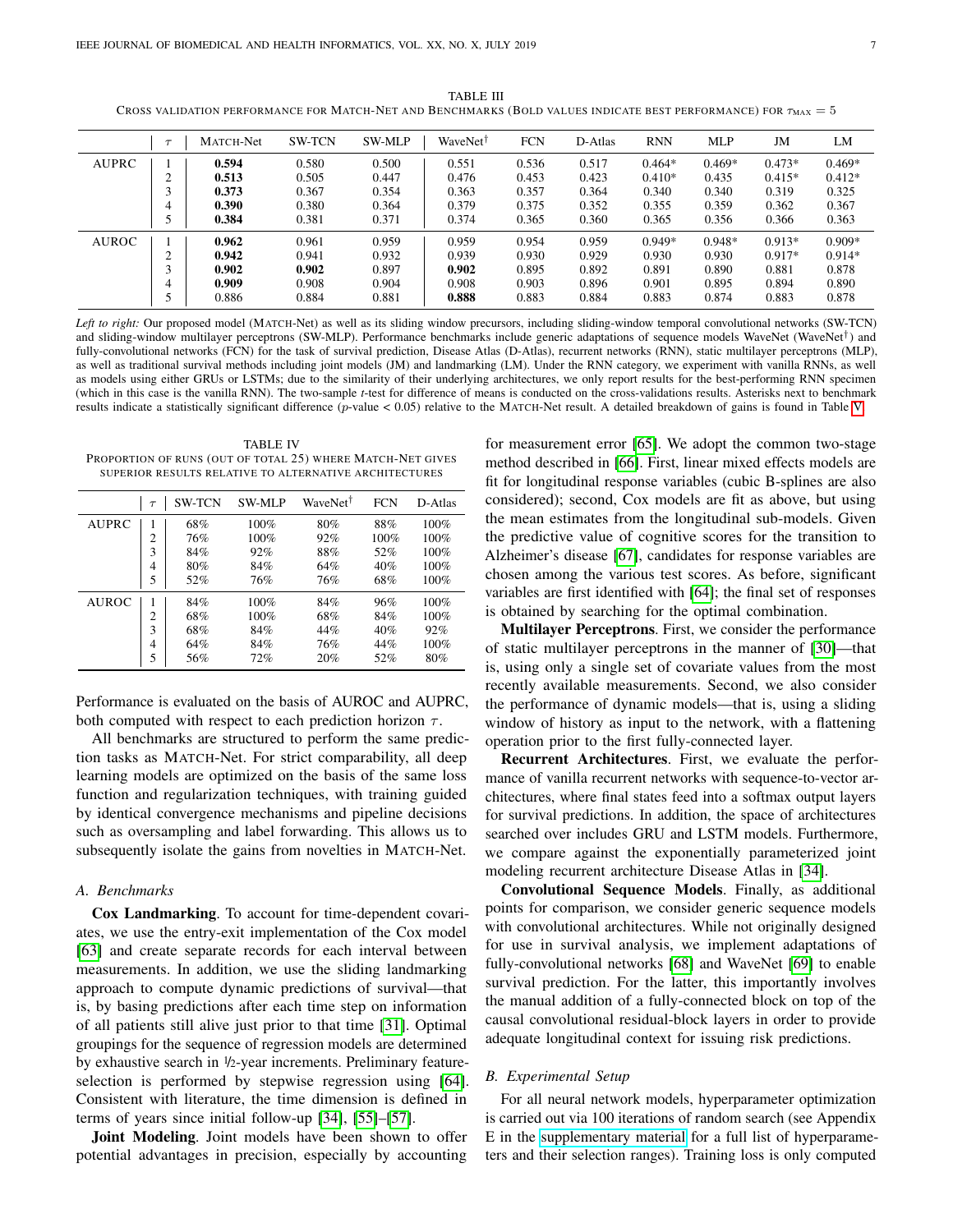TABLE V PRIMARY SOURCES OF GAIN (CROSS VALIDATION MEAN ± STANDARD DEVIATION; BOLD VALUES INDICATE BEST PERFORMANCE)

<span id="page-7-1"></span>

|              | $\tau$                             |                                           | MLP                                                                                       | <b>RNN</b>                                |                                                                                                    |  |
|--------------|------------------------------------|-------------------------------------------|-------------------------------------------------------------------------------------------|-------------------------------------------|----------------------------------------------------------------------------------------------------|--|
| AUPRC        | 2<br>3<br>4<br>5                   | 0.469<br>0.435<br>0.340<br>0.359<br>0.356 | $(\pm 0.064)$<br>$\pm 0.056$<br>$\left(\pm0.067\right)$<br>$(\pm 0.065)$<br>$(\pm 0.085)$ | 0.464<br>0.410<br>0.340<br>0.355<br>0.365 | $(\pm 0.079)$<br>$\pm 0.060$ )<br>$\left(\pm0.067\right)$<br>$(\pm 0.068)$<br>$(\pm 0.087)$        |  |
| <b>AUROC</b> | 1<br>$\overline{c}$<br>3<br>4<br>5 | 0.948<br>0.930<br>0.890<br>0.895<br>0.874 | $(\pm 0.010)$<br>$\left(\pm0.011\right)$<br>$\pm 0.027$<br>$\pm 0.029$<br>$(\pm 0.039)$   | 0.949<br>0.930<br>0.891<br>0.901<br>0.883 | $(\pm 0.009)$<br>$\left(\pm0.012\right)$<br>$\left(\pm0.026\right)$<br>$\pm 0.025$<br>$\pm$ 0.031) |  |

(a) Gain from covariate history. Recurrent neural networks (RNN) for time series prediction—including GRU and LSTM architectures—do not exhibit convincing performance improvements over static multilayer perceptrons (MLP).

|              | $\tau$         |       | <b>SW-MLP</b> |       | <b>SW-TCN</b>           |
|--------------|----------------|-------|---------------|-------|-------------------------|
| AUPRC        | 1              | 0.500 | $(\pm 0.066)$ | 0.580 | $\pm 0.066$             |
|              | $\overline{c}$ | 0.447 | $\pm 0.056$   | 0.505 | $\pm 0.065$             |
|              | 3              | 0.354 | $\pm 0.061$   | 0.367 | $\pm 0.063$             |
|              | $\overline{4}$ | 0.364 | $\pm 0.054$   | 0.380 | $\pm 0.052$             |
|              | 5              | 0.371 | $(\pm 0.084)$ | 0.381 | $\pm 0.085$             |
| <b>AUROC</b> |                | 0.950 | $(\pm 0.009)$ | 0.961 | $\pm 0.005$             |
|              | $\overline{c}$ | 0.932 | $(\pm 0.012)$ | 0.941 | $\left(\pm0.007\right)$ |
|              | 3              | 0.897 | $\pm 0.025$   | 0.902 | $\pm 0.025$             |
|              | 4              | 0.904 | $\pm 0.026$   | 0.908 | $\pm 0.026$             |
|              | 5              | 0.881 | $\pm 0.035$   | 0.884 | $\pm 0.032$             |

 $\tau$  | RNN SW-MLP AUPRC | 1 | 0.464  $(\pm 0.079)$  0.500  $(\pm 0.066)$ 2 0.410  $(\pm 0.060)$  0.447  $(\pm 0.056)$ <br>3 0.340  $(\pm 0.067)$  0.354  $(\pm 0.061)$  $(\pm 0.067)$  0.354  $(\pm 0.061)$ 4 0.355  $(+0.068)$  0.364  $(+0.054)$ 5 | 0.365  $(\pm 0.087)$  0.371  $(\pm 0.084)$ AUROC | 1 | 0.949 (±0.009) 0.950 (±0.009)  $\begin{array}{c|cccc} 2 & 0.930 & (\pm 0.012) & \mathbf{0.932} & (\pm 0.012) \\ 3 & 0.891 & (\pm 0.026) & \mathbf{0.897} & (\pm 0.025) \end{array}$  $\begin{array}{c|cc}\n3 & 0.891 & (\pm 0.026) & 0.897 & (\pm 0.025) \\
4 & 0.901 & (\pm 0.025) & 0.904 & (\pm 0.026)\n\end{array}$  $(+0.025)$  0.904  $(+0.026)$ 5 | **0.883**  $(\pm 0.031)$  0.881  $(\pm 0.035)$ 

(b) Gain from limited window. The sliding-window multilayer perceptron (SW-MLP) allows selecting the optimal width of a sliding window of historical data. Improvements are more promising, boosting the average AUPRC by 4%.

|              | $\tau$         |       | <b>SW-TCN</b> | <b>MATCH-Net</b> |                         |  |
|--------------|----------------|-------|---------------|------------------|-------------------------|--|
| <b>AUPRC</b> |                | 0.580 | $(\pm 0.066)$ | 0.594            | $(\pm 0.058)$           |  |
|              | $\overline{c}$ | 0.505 | $\pm 0.065$   | 0.513            | $\left(\pm0.059\right)$ |  |
|              | 3              | 0.367 | $\pm 0.063$   | 0.373            | $\left(\pm0.065\right)$ |  |
|              | 4              | 0.380 | $\pm 0.052$   | 0.390            | $\left(\pm0.059\right)$ |  |
|              | 5              | 0.381 | $\pm 0.085$   | 0.384            | $(\pm 0.081)$           |  |
| <b>AUROC</b> |                | 0.961 | $\pm 0.005$   | 0.962            | $(\pm 0.004)$           |  |
|              | $\overline{c}$ | 0.941 | $\pm 0.007$   | 0.942            | $\left(\pm0.007\right)$ |  |
|              | 3              | 0.902 | $\pm 0.025$ ) | 0.902            | $(\pm 0.024)$           |  |
|              | 4              | 0.908 | $\pm 0.026$   | 0.909            | $\left(\pm0.027\right)$ |  |
|              | 5              | 0.884 | $\pm 0.032$   | 0.886            | $(\pm 0.033)$           |  |

(c) Gain from temporal convolutions. Sliding-window temporal convolutional networks (SW-TCN) include the use of convolutions over time, better capturing the temporal nature of historical information; AUPRC further improves by 9%.

for event labels corresponding to actual recorded clinical visits (*i.e.* timestamps with recorded covariate values) in relation to actual recorded patient states (*i.e.* neither imputed nor forwardfilled labels are included). While forward-propagated labels are used during training (see Section [V-C\)](#page-5-2), they are excluded from calculations for the purposes of validation and testing. Model selection is performed on the basis of final composite scores—as defined in Equation [9—](#page-4-2)for each candidate model. We employ stratified five-fold cross validation to evaluate model performance, with the set of patients randomly selected into datasets for training (60%), validation (20%), and testing (20%).

# *C. Results*

Average Performance. Performance metrics are reported in Table [III](#page-6-0) for prediction horizons up to  $\tau_{\text{max}} = 5$  (with time steps of <sup>1</sup>/<sup>2</sup> years). MATCH-Net results are shown in relation to its sliding-window precursors, including sliding window temporal convolutional networks (SW-TCN) and sliding-window multilayer perceptrons (SW-MLP). Also shown are conventional statistical benchmarks for survival, including Cox landmarking (LM) and joint modeling (JM). Deep learning survival benchmarks include static multilayer perceptrons (MLP), recurrent neural networks (RNN) including GRUs and LSTMs, Disease Atlas (D-Atlas), as well as generic sequenceto-sequence models adapted for survival prediction, including fully-convolutional networks (FCN) and a modification of WaveNet with an additional fully-connected block to provide global context (WaveNet† ). Bold values indicate best perfor-

(d) Gain from missingness-awareness. By incorporating a dual-stream architecture to incorporate potentially informative patterns of missingness, MATCH-Net displays added AUPRC gains of 2% on average over the single stream model.

mance, and asterisks on benchmark results indicate statistically significant difference with MATCH-Net at the 5% level (using the two-sample  $t$ [-test for difference of means\)](https://docs.scipy.org/doc/scipy/reference/stats.html).

Proportion of Outperformance. While Table [III](#page-6-0) provides the values of each performance metric *averaged* across all train-test splits, Table [IV](#page-6-1) additionally provides the *proportion* of runs for which the MATCH-Net architecture performs better than the closest alternatives. Specifically, for each of the 5 random train-test splits, we run the model a total of 5 times, producing an overall total of 25 runs, out of which we compute the proportion for which MATCH-Net achieves a higher performance score than each alternative. We expect that this proportion be generally higher than 50% if the proposed model is more suitable than other methods. In fact, we observe that the proportion of runs for which MATCH-Net outperforms is fairly consistently in the majority, in particular for the more sensitive metric of AUPRC scores.<sup>[1](#page-7-2)</sup> This provides an alternative argument as to how the proposed method is more performant: Should we choose to model the data with MATCH-Net, we know the results are better than if we had chosen an alternative method—much more often than not.

#### <span id="page-7-0"></span>*D. Sources of Gain*

MATCH-Net produces state-of-the-art results, consistently outperforming both conventional statistical and neural network benchmarks. Gains are especially apparent in AUPRC

<span id="page-7-2"></span><sup>1</sup>Note that the AUROC score is much less sensitive than the AUPRC score in the context of highly imbalanced classes such as the ADNI dataset [\[70\]](#page-11-43).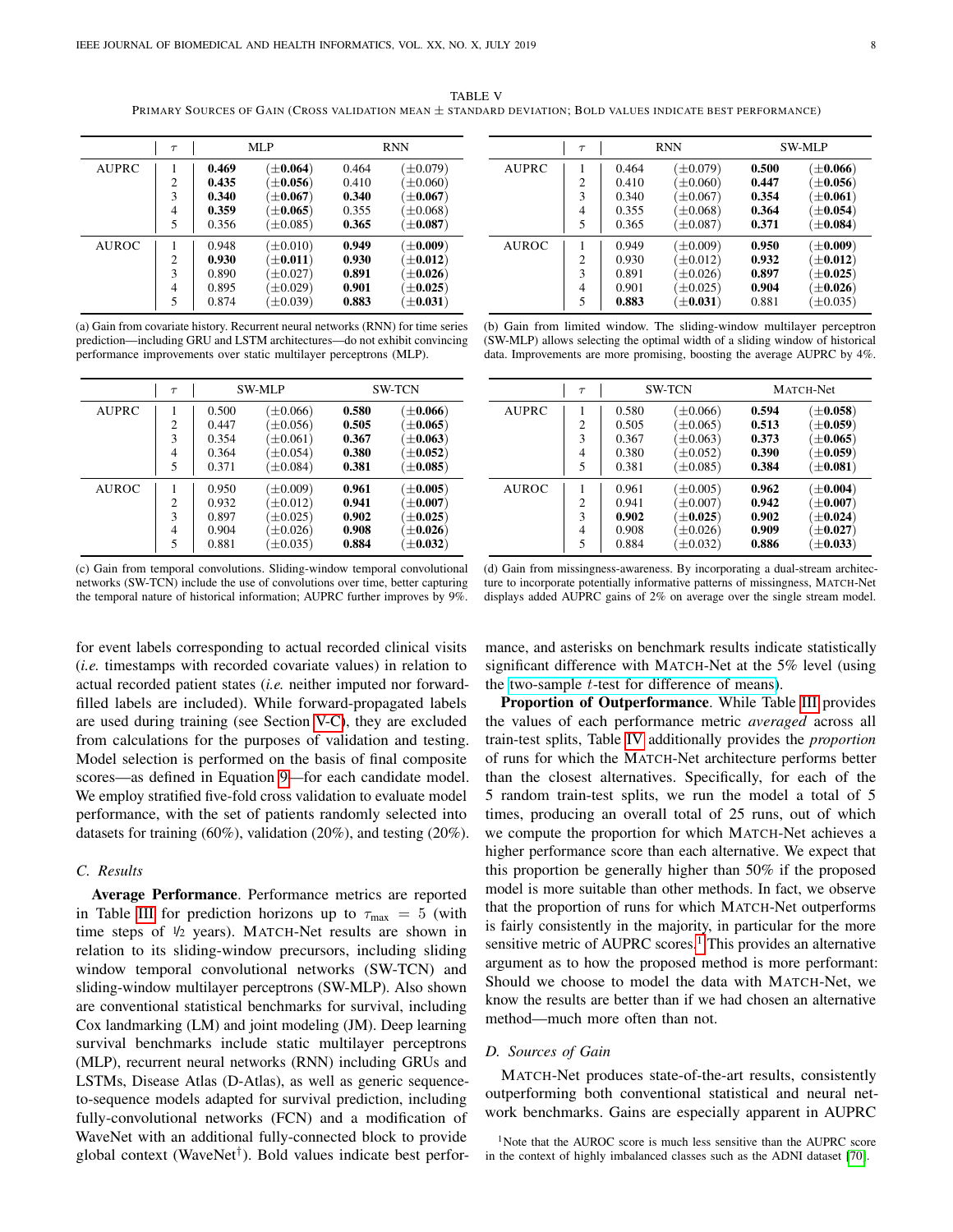TABLE VI CROSS VALIDATION PERFORMANCE FOR DIFFERENT WAYS OF HANDLING MISSING VALUES (BOLD VALUES INDICATE BEST PERFORMANCE)

<span id="page-8-0"></span>

|              | $\tau$ | <b>MATCH-Net</b> | Concatenated | Zeroed Out | Not Included |              | Concatenated | Zeroed Out | Not Included |
|--------------|--------|------------------|--------------|------------|--------------|--------------|--------------|------------|--------------|
| <b>AUPRC</b> |        | 0.594            | 0.587        | $0.363*$   | 0.580        | AUPRC        | 88%          | 100%       | 68%          |
|              | ◠      | 0.513            | 0.503        | $0.232*$   | 0.505        |              | 56%          | 100%       | 76%          |
|              | ◠      | 0.373            | 0.365        | $0.276*$   | 0.367        |              | 52%          | 100%       | 84%          |
|              | 4      | 0.390            | 0.378        | $0.216*$   | 0.380        |              | 80%          | 100%       | 80%          |
|              |        | 0.384            | 0.376        | $0.265*$   | 0.381        |              | 68%          | 100%       | 52%          |
| <b>AUROC</b> |        | 0.962            | 0.963        | $0.851*$   | 0.961        | <b>AUROC</b> | 56%          | 100%       | 84%          |
|              | ◠      | 0.942            | 0.941        | $0.763*$   | 0.941        |              | 72%          | 100%       | 68%          |
|              | ◠      | 0.902            | 0.901        | $0.795*$   | 0.902        |              | 44%          | 100%       | 68%          |
|              | 4      | 0.909            | 0.900        | $0.732*$   | 0.908        |              | 68%          | 100%       | 64%          |
|              |        | 0.886            | 0.878        | $0.797*$   | 0.884        |              | 60%          | 100%       | 56%          |

(a) Average performance metrics across train-test splits for each method. (b) Proportion of runs (out of total 25) where MATCH-Net outperforms. *Left to right:* Our proposed dual-stream architecture (MATCH-Net); an alternative that concatenates missingness masks as additional channels of input (Concatenated); an alternative that leaves missing values zeroed out (Zeroed Out); a baseline that simply ignores missingness information (Not Included).

TABLE VII MISCELLANEOUS SOURCES OF GAIN (CROSS VALIDATION MEAN ± STANDARD DEVIATION; BOLD VALUES INDICATE BEST PERFORMANCE)

<span id="page-8-1"></span>

| Label<br>Over- |                           | Elastic Net | AUPRC      |            |                 |            |          | <b>AUROC</b> |            |            |            |            |
|----------------|---------------------------|-------------|------------|------------|-----------------|------------|----------|--------------|------------|------------|------------|------------|
| Sampling       | Regularizer<br>Forwarding |             | $\tau = 1$ | $\tau = 2$ | $=$ 3<br>$\tau$ | $\tau = 4$ | $\tau=5$ | $\tau = 1$   | $\tau = 2$ | $\tau = 3$ | $\tau = 4$ | $\tau = 5$ |
| Χ              | $\mathcal{A}$             | Χ           | 0.493      | 0.418      | 0.348           | 0.351      | 0.355    | 0.946        | 0.923      | 0.895      | 0.902      | 0.888      |
|                |                           |             | 0.534      | 0.477      | 0.368           | 0.381      | 0.384    | 0.956        | 0.938      | 0.901      | 0.906      | 0.886      |
|                |                           |             | 0.435      | 0.413      | 0.334           | 0.351      | 0.357    | 0.944        | 0.920      | 0.888      | 0.896      | 0.886      |
|                |                           |             | 0.575      | 0.502      | 0.370           | 0.384      | 0.377    | 0.961        | 0.941      | 0.902      | 0.908      | 0.887      |
|                |                           | Χ           | 0.499      | 0.425      | 0.352           | 0.365      | 0.365    | 0.946        | 0.923      | 0.894      | 0.902      | 0.887      |
|                |                           |             | 0.533      | 0.473      | 0.362           | 0.379      | 0.385    | 0.956        | 0.938      | 0.901      | 0.907      | 0.887      |
|                |                           |             | 0.448      | 0.404      | 0.332           | 0.348      | 0.361    | 0.942        | 0.918      | 0.885      | 0.894      | 0.881      |
|                |                           |             | 0.594      | 0.513      | 0.373           | 0.390      | 0.384    | 0.962        | 0.942      | 0.902      | 0.909      | 0.886      |

Gain from oversampling, label forwarding, and elastic net regularization (techniques applied across all models). Results are shown for MATCH-Net, and each row gives the results of the model with some, none, or all of the techniques applied. The left-hand columns indicate the specific combinations of techniques.

scores—improving on the MLP by an average of 15% and on joint models by 16% across all horizons, and by 27% and 26% for one-step-ahead predictions. While the advantage of using multilayer perceptrons over traditional statistical survival models has been studied (see, *e.g.*, [\[30\]](#page-11-6)), we now account for the additional sources of gain from each design choice.

Covariate History. First, what is the value of past mea-surements? Table [V\(](#page-7-1)a) shows the initial benefit from incorporating longitudinal histories of covariate measurements in the most straightforward way—through recurrent neural networks. While this is a reasonable starting point, performance improvements—where positive—appear marginal at best.

Limited Window. In accordance with our hypothesis that *not all* historical information may be beneficial (especially in the presence of noise), we then allow the optimal width of a limited sliding window of history to be selected as a model hyperparameter. Table [V\(](#page-7-1)b) shows the benefit from this mechanism; improvements are more promising, boosting average AUPRC by 4% over both RNN and MLP models.

Temporal Convolutions. Now, what is the best way of incorporating this window of information? We answer this question by demonstrating the incremental gain from incorporating temporal convolutions (SW-TCN) over simply flattening the time dimension of the input features for feeding into a fullyconnected network (SW-MLP). Table [V\(](#page-7-1)c) gives the results, showing added AUPRC gains of 9% with this method.

Missingness Information. Finally, we consider the possible improvement from incorporating informative missingness. As shown in Table  $V(d)$ , this yields incremental AUPRC gains of 2%. Overall, compared with the joint modeling baseline commonly employed in the context of time-dependent covariates, MATCH-Net achieves average AUPRC improvements of 15% and one-step-ahead improvements of 26%.

Sensitivities on Handling Missingness. Our proposed model uses a restricted-capacity auxiliary convolutional path to handle missingness masks. Table [VI](#page-8-0) shows the performance of different ways of handling missingness. First, we consider a straightforward alternative that simply concatenates the missingness masks as additional channels to the input sequences (Concatenated). This means that missingness masks are handled in exactly the same way as actual features—and are therefore processed simultaneously using the same number of convolutional filters as the feature vectors in the convolutional block. This is in contrast to the reduced-capacity parallel stream proposed for MATCH-Net. Next, we consider a parsimonious method that leaves the missing values zeroed out in the input sequences (Zeroed Out); that is, there is no prior imputation procedure for missing data. Finally, for comparison we also show the baseline method that simply does not incorporate missingness information (Not Included); by definition this is identical to the SW-TCN model. In Table [VI\(](#page-8-0)a), bold values indicate best performance, and asterisks on benchmark results indicate statistically significant difference with MATCH-Net at the  $5\%$  level (using the two-sample t-test for difference of means). Table [VI\(](#page-8-0)b) shows the proportion of runs where the proposed model outperforms (analogous to Table [IV\)](#page-6-1). We observe that directly zeroing out the missing values leads to very poor performance, possibly since it is difficult for the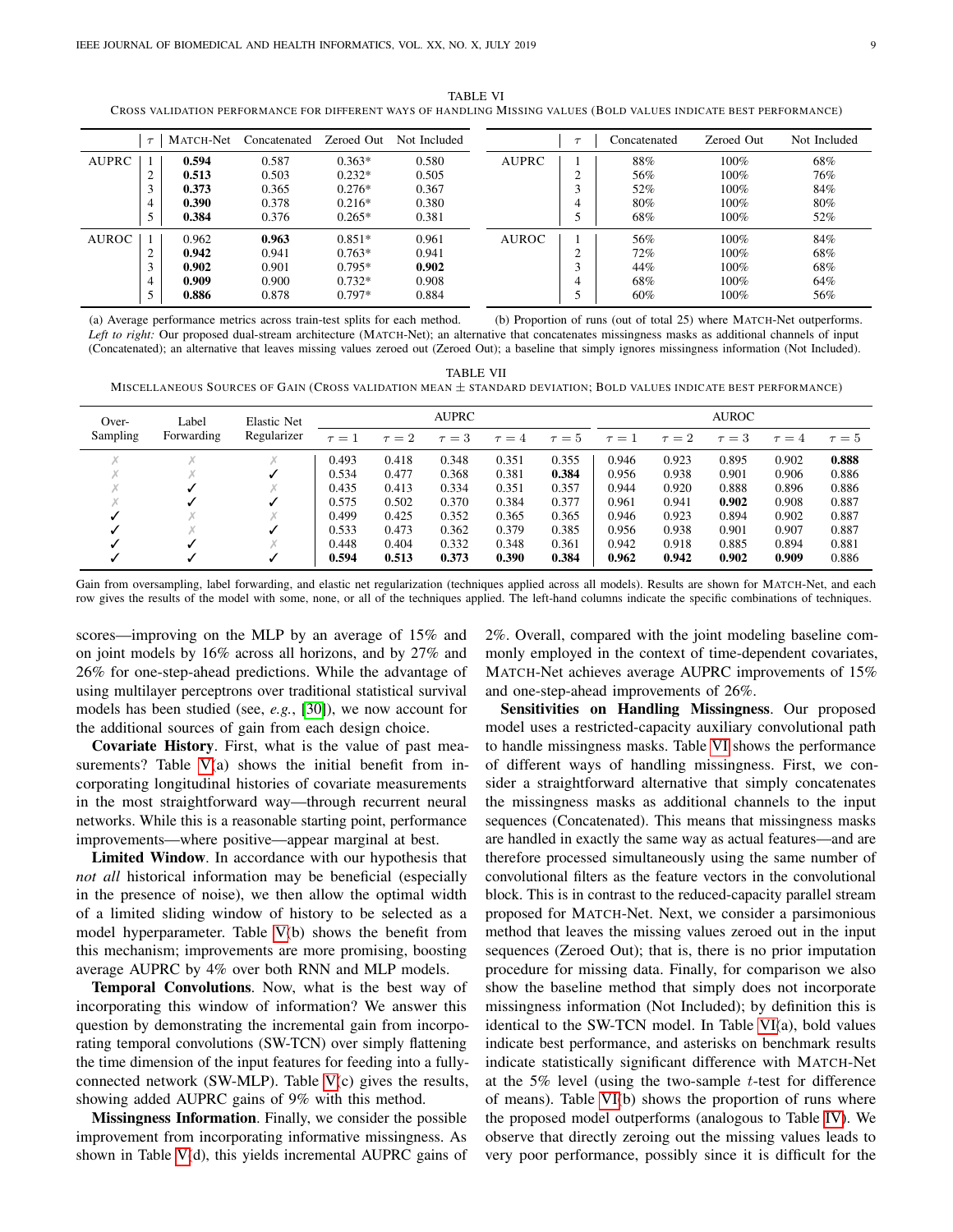

<span id="page-9-1"></span>Fig. 2. Example application of MATCH-Net for personalized risk scoring, shown for several typical ADNI patients. In each top panel, the historical sequence of one-step-ahead risk (*i.e.*  $\tau = 1$ ) is displayed in solid purple, and estimated forward risks (*i.e.*  $\tau > 1$ ) at selected time points are displayed in dotted yellow, with the specific time points indicated by the adjacent annotations. Each bottom panel displays the trajectories of covariate measurements for the top three longitudinal features most predictive of one-step-ahead risk of Alzheimer's disease diagnosis. Covariate values are normalized and expressed in standard deviation units, where zero corresponds to the mean value across all examples within the training set. Positive (negative) numbers correspond to healthy (unhealthy) covariate values. See Appendix D in the [supplementary material](http://columbia.edu/~dkc2122/jbhi/supplementary.pdf) for an explanation and visualization of how the variable influence is determined.

network to distinguish between missingness and actual feature values of zero. We also observe that restricting the capacity of learning on the missingness mask leads to slightly more favorable performance, which accords with our hypothesis that there is less information there than in the feature values (hence require fewer parameters so as to prevent overfitting).

Sensitivities on Miscellaneous Techniques. Finally, using MATCH-Net as an example, Table [VII](#page-8-1) indicates individual and cumulative benefits attributable to miscellaneous design choices that we apply to all models in experiments, including oversampling (see Section [V-C\)](#page-5-2), label forwarding (see Section [VI-B\)](#page-6-2), and the use of elastic net regularization (see, *e.g.*, [\[54\]](#page-11-29)).

#### VII. USE CASE: PERSONALIZED SCREENING

<span id="page-9-0"></span>While a variety of medical settings may benefit from MATCH-Net as a matter of clinical decision support, we give an example application in the context of personalized screening. In the following, we describe illustrative scenarios involving the

disease trajectories of several typical ADNI patients. Each top panel in Figure [2](#page-9-1) shows the historical risk trajectory (in terms of one-step-ahead risk  $\tau = 1$ , in solid purple), as well as forward risk estimates ( $\tau > 1$ , in dotted yellow) at selected time points for each patient. For additional context, each example is accompanied by a bottom panel indicating the corresponding evolution of the three covariates most predictive of the onestep-ahead risk (see Appendix D in the [supplementary material](http://columbia.edu/~dkc2122/jbhi/supplementary.pdf) for an explanation of how variable influence is determined; these are consistent with the fact that cognitive scores are known to be indicative of disease state [\[43\]](#page-11-20), [\[71\]](#page-11-44), [\[72\]](#page-11-45)).

Figure [2\(](#page-9-1)a) traces the path of a patient who exhibits gradual deterioration over time. During the first four years of bi-annual clinical visits, the patient exhibits healthy and unremarkable measurements. As of  $t = 4.0$ , the estimated forward risk—computed by MATCH-Net on the basis of these and other regularly measured biomarkers and tests—is less than 4%. Among other covariate movements, the patient exhibits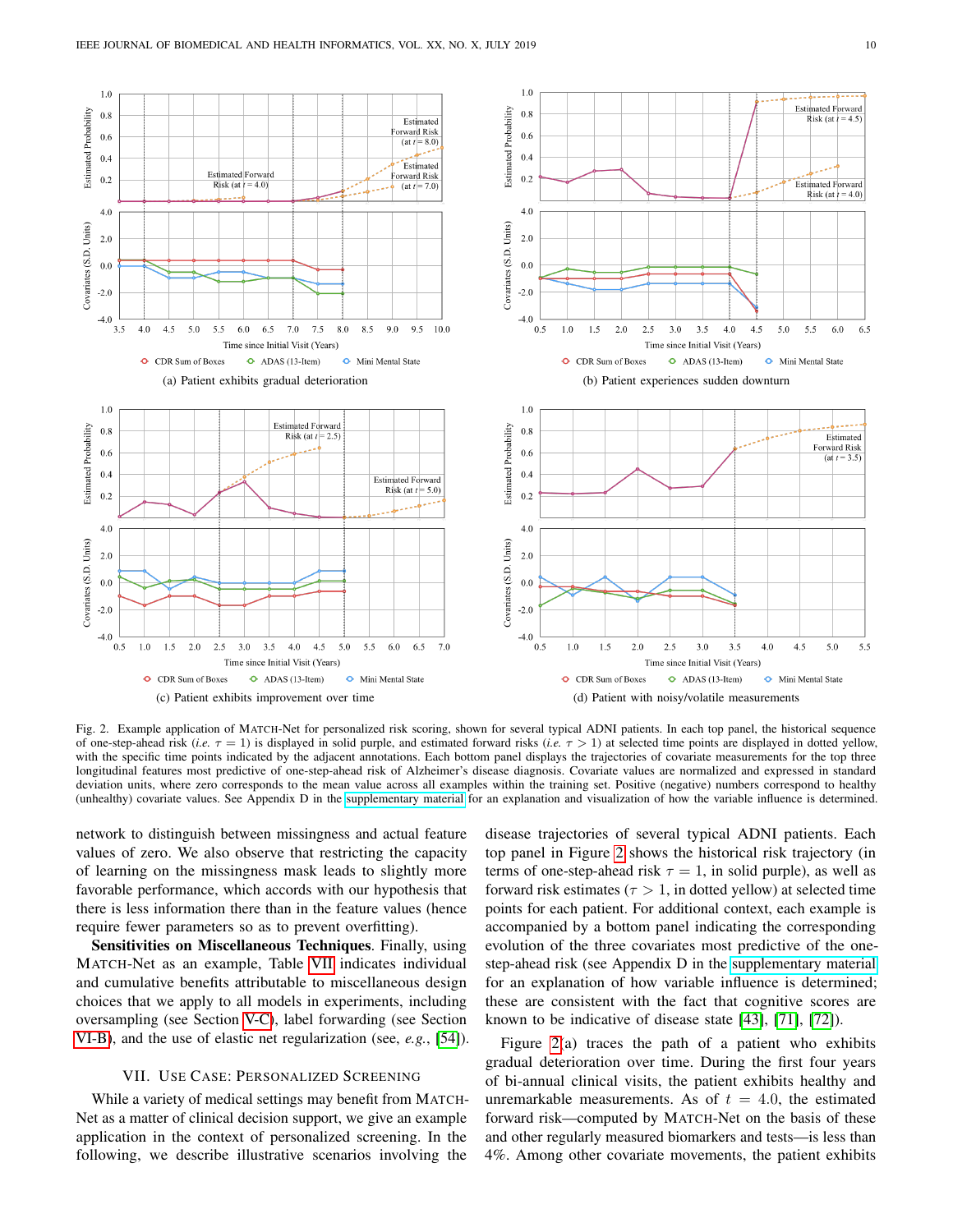gradual declines in ADAS (13-Item) and Mini Mental State exams over the course of the next three years, while CDR Sum of Boxes remains above average in the cohort. As of  $t = 7.0$ , while the one-step-ahead risk remains low, the predicted 30-month forward risk increases to 14% to reflect these developments. Two time steps later at  $t = 8.0$ , the projected 30-month forward risk rises to over 50%. Upon inspection, we understand that the recent and simultaneous deterioration of all three cognitive test scores may have contributed to the heightened risk prognosis. Depending on clinical protocols, the physician may be alerted to such sudden increases in dementia risk at various risk thresholds of choice—and may then decide to advise more frequent checkups, or to administer a wider range of tests and biomarker measurements in the immediate term to better assess overall risks. As it turns out in this case, the patient is indeed eventually diagnosed with Alzheimer's disease at  $t = 10.5$  years, shedding light on MATCH-Net's potential as an early warning and subject selection system.

Figure [2\(](#page-9-1)b) shows an example where the patient deteriorates much more abruptly over the course of six months. As of  $t = 4.0$  years, the predicted one-step-ahead risk is only 2%, and the 30-month forward risk is just over 30%. However, at  $t = 4.5$  all risk estimates are above 90% as a result of—among other factors—the sudden and coincidental deterioration in all three cognitive test scores. In fact, the patient is very soon after diagnosed with Alzheimer's disease—at  $t = 5.5$ , lending credence to the magnitude of MATCH-Net's risk prognoses.

As a contrary example, Figure [2\(](#page-9-1)c) illustrates a patient whose covariate trajectories actually exhibit improvements over time. At  $t = 2.5$  years, the 30-month forward risk for the patient is estimated at almost 70%, consistent with the generally negative covariate measurements obtained. However, consistent improvements are recorded over the course of the next two-and-a-half years, such that by  $t = 5.0$  the patient's estimated forward risk is less than 20%. In fact, as it turns out in this case, the patient indeed remains *without* any diagnosis of Alzheimer's until the time of right-censoring at  $t = 8.0$ .

Finally, Figure [2\(](#page-9-1)d) gives an example involving noisy or volatile measurements—due to a variety of possible reasons including fatigue, order of measurements, or inconsistent environments. In this example, the patient's test score trajectories appear rather noisy, and movements seem seldom consistent across tests. For instance, simply analyzing the Mini Mental State exam results would paint a somewhat puzzling picture of a fluctuating patient. However, MATCH-Net issues risk predictions on the basis of aggregate information from *all* available longitudinal trajectories, thereby giving a more holistic assessment of risk invariant to individual noise. Meaningful changes in risk are only observed when important covariate movements are synchronized—for instance, at  $t = 3.5$ .

# VIII. CONCLUSION

<span id="page-10-13"></span>In this work we proposed a novel deep learning model for clinical survival analysis. Formulating a generalized conceptual framework for the task of dynamic survival prediction, we presented and assessed MATCH-Net—uniquely designed to leverage longitudinal data for issuing dynamically updated

survival predictions. Via performance comparisons with a suite of statistical and deep learning benchmarks, we demonstrated state-of-the-art results on real-world Alzheimer's data, and accounted for incremental sources of gains from various design choices. Future work will benefit from more thorough experimentation within alternative medical settings and datasets, potentially in the context of diseases with different time scales, quantities of features, interactions, as well as competing risks.

#### **REFERENCES**

- <span id="page-10-0"></span>[1] D. Jarrett, J. Yoon, and M. van der Schaar, "Match-net: Dynamic prediction in survival analysis using convolutional neural networks," *NeurIPS Workshop on Machine Learning for Healthcare*, 2018.
- <span id="page-10-1"></span>[2] R. V. Marinescu, N. P. Oxtoby, A. L. Young *et al.*, "Tadpole challenge: Prediction of longitudinal evolution in alzheimer's disease," *arXiv preprint arXiv:1805.03909*, 2018.
- <span id="page-10-2"></span>[3] K. A. Doksum and A. Hbyland, "Models for variable-stress accelerated life testing experiments based on wiener processes and the inverse gaussian distribution," *Technometrics*, vol. 34, no. 1, pp. 74–82, 1992.
- [4] D. Kleinbaum and M. Klein, "Survival analysis statistics for biology and health," *Survival*, vol. 510, p. 91665, 2005.
- [5] G. Rodríguez, "Parametric survival models," *Lectures Notes, Princeton University*, 2005.
- [6] M.-L. T. Lee and G. Whitmore, "Proportional hazards and threshold regression: their theoretical and practical connections," *Lifetime data analysis*, vol. 16, no. 2, pp. 196–214, 2010.
- [7] T. Fernández, N. Rivera, and Y. W. Teh, "Gaussian processes for survival analysis," in *Advances in Neural Information Processing Systems*, 2016, pp. 5021–5029.
- <span id="page-10-3"></span>[8] A. M. Alaa and M. van der Schaar, "Deep multi-task gaussian processes for survival analysis with competing risks," in *Proceedings of the 30th Conference on Neural Information Processing Systems*, 2017.
- <span id="page-10-4"></span>[9] R. Singh and K. Mukhopadhyay, "Survival analysis in clinical trials: Basics and must know areas," *Perspectives in clinical research*, vol. 2, no. 4, p. 145, 2011.
- <span id="page-10-5"></span>[10] D. R. Cox, "Regression models & life-tables," in *Breakthroughs in statistics*. Springer, 1992.
- <span id="page-10-6"></span>[11] S. Bai, J. Z. Kolter, and V. Koltun, "An empirical evaluation of generic convolutional and recurrent networks for sequence modeling," *arXiv preprint arXiv:1803.01271*, 2018.
- <span id="page-10-7"></span>[12] L. A. Beckett, M. C. Donohue, C. Wang *et al.*, "The alzheimer's disease neuroimaging initiative phase 2: Increasing the length, breadth, and depth of our understanding," *Alzheimer's & Dementia*, vol. 11, no. 7, pp. 823–831, 2015.
- <span id="page-10-8"></span>[13] J. Hardy and D. J. Selkoe, "The amyloid hypothesis of alzheimer's disease: progress and problems on the road to therapeutics," *science*, vol. 297, no. 5580, pp. 353–356, 2002.
- <span id="page-10-9"></span>[14] B. M. Jedynak, A. Lang, B. Liu *et al.*, "A computational neurodegenerative disease progression score: method and results with the alzheimer's disease neuroimaging initiative cohort," *Neuroimage*, vol. 63, no. 3, pp. 1478–1486, 2012.
- <span id="page-10-10"></span>[15] M. C. Donohue, H. Jacqmin-Gadda, M. Le Goff *et al.*, "Estimating long-term multivariate progression from short-term data," *Alzheimer's & Dementia*, vol. 10, no. 5, pp. S400–S410, 2014.
- <span id="page-10-11"></span>[16] L. Frölich, O. Peters, P. Lewczuk *et al.*, "Incremental value of biomarker combinations to predict progression of mci to alzheimer's dementia," *Alzheimer's research & therapy*, vol. 9, no. 1, p. 84, 2017.
- <span id="page-10-12"></span>[17] T. A. Pascoal, S. Mathotaarachchi, M. Shin *et al.*, "Synergistic interaction between amyloid and tau predicts the progression to dementia," *Alzheimer's & Dementia*, vol. 13, no. 6, pp. 644–653, 2017.
- <span id="page-10-14"></span>[18] D. Faraggi and R. Simon, "A neural network model for survival data," *Statistics in medicine*, vol. 14, no. 1, pp. 73–82, 1995.
- <span id="page-10-15"></span>[19] R. L. Prentice and J. D. Kalbfleisch, "Hazard rate models with covariates," *Biometrics*, pp. 25–39, 1979.
- <span id="page-10-16"></span>[20] J. Buckley and I. James, "Linear regression with censored data," *Biometrika*, vol. 66, no. 3, pp. 429–436, 1979.
- <span id="page-10-17"></span>[21] J. L. Katzman, U. Shaham, A. Cloninger *et al.*, "Deep survival: A deep cox proportional hazards network," *stat*, vol. 1050, p. 2, 2016.
- <span id="page-10-18"></span>[22] L. Mariani, D. Coradini, E. Biganzoli *et al.*, "Prognostic factors for metachronous contralateral breast cancer: a comparison of the linear cox regression model and its artificial neural network extension," *Breast cancer research and treatment*, vol. 44, no. 2, pp. 167–178, 1997.